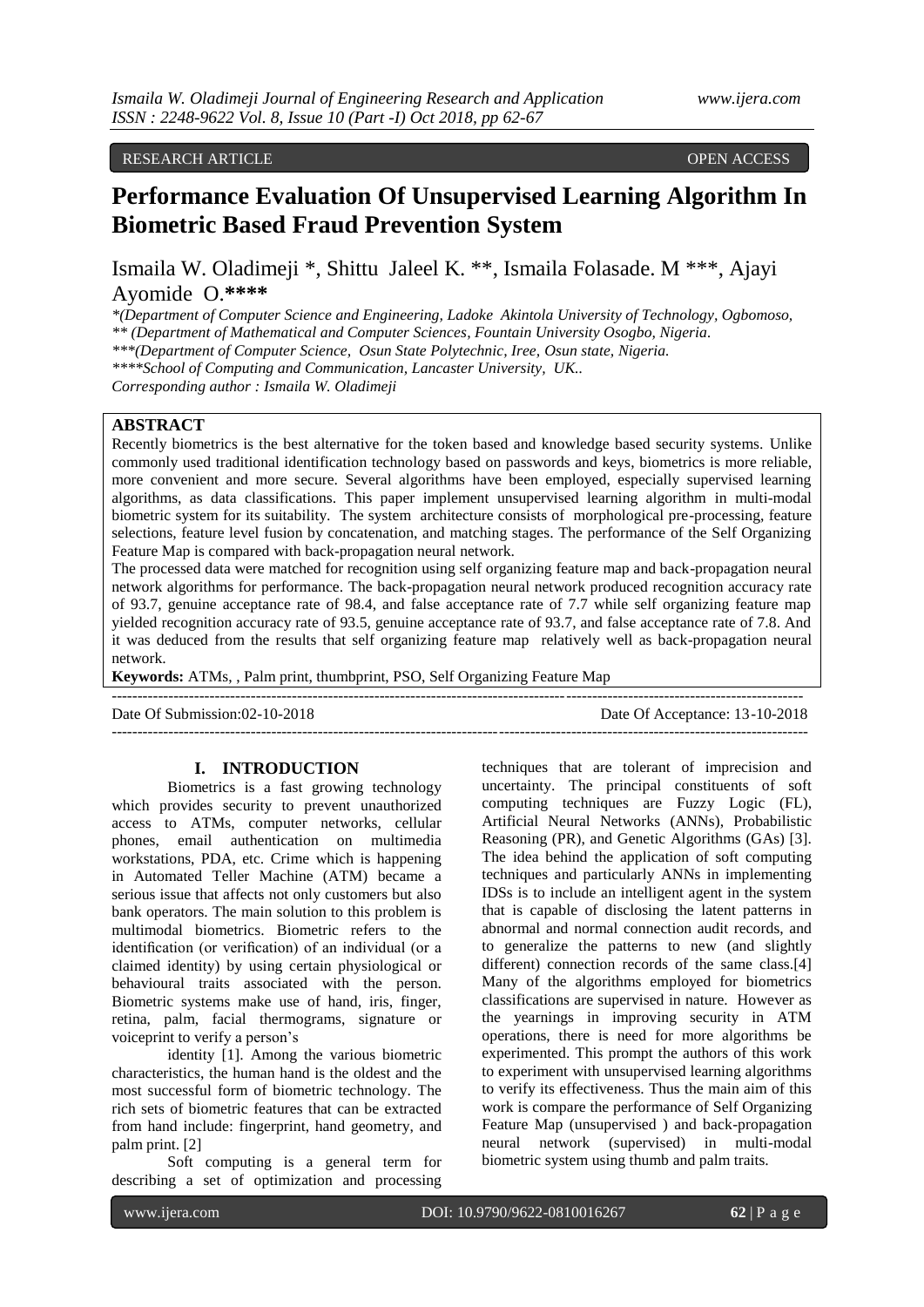#### **II. RELATED WORKS**

The section discusses past works being carried out by researchers. The emphasis is on the classifiers employed for each work. The authors in [5] proposed fusion method by using weighted sum rule and Support Vector Machine with Radial Basis Function kernel as classifier for palm print and hand geometry features. A recent paper by Han et al. [6] used morphological and Sobel edge features to characterize palm prints and trained a neural network classifier for their verification. The researchers in [7] proposed a biometric method that used hand geometry and palm print features computed from same image is used for authentication. Discrete Wavelet Transform (DWT) is used for feature extraction and Support Vector Machine (SVM) is proposed for classification. Experiments are carried out on the publicly available hand database. While [8] focused on an efficient methodology for identification and verification for iris detection, even when the images have obstructions, visual noise and different levels of illuminations. The proposed system employed Wavelet for image pre-processing, Gabor filter for feature extraction and the range of hamming distance as classifier for matching. [10] presented an efficient feature level fusion scheme applied on face and palmprint images. The features for each modality were obtained using Log Gabor transform and concatenated to form a fused feature vector. Particle Swarm Optimization (PSO) approach was used to reduce the dimension of the vector. Finally classification was performed on the projection space of the selected features using Kernel Direct Discriminant Analysis (KDDA). [11] presents a multimodal biometric verification system based on two features of palm and ear. They present a novel Feature selection algorithm based on PSO. The identification process can be divided into the following phases: capturing the image; preprocessing; extracting and normalizing the palm and ear images; feature extraction; matching and fusion; and finally, a decision based on PSO and GA classifiers. Also, previously, Euclidean distance, Manhattans distance, nearest neighbour (NN), the probabilistic decision-based neural network, hidden markov model and Probability Neural Network (PNN) [12, 13] been used as a classifier.

### **Self-Organizing Feature Map (SOFM)**

The self-organizing feature map also known as a Kohonen map is a well-known artificial neural network. It is an unsupervised learning process, which learns the distribution of a set of patterns without any class information. It has the property of topology preservation. There is a competition among the neurons to be activated or fired. A SOFM network identifies a winning neuron

using the same procedure as employed by a competitive layer. However, instead of updating only the winning neuron, all neurons within a certain neighbourhood of the winning neuron are updated using the Kohonen rule. The Kohonen rule allows the weights of a neuron to learn an input vector, and because of this it is useful in recognition applications.

The input vector p shown in Figure 1 is the row of pixels of the DCT compressed image. The ||ndist|| box accepts the input vector p and the input weight matrix  $IW_{1,1}$ , which produces a vector having S elements. The elements are the negative of the distances between the input vector and weight vectors (IW) formed from the rows of the input weight matrix. The  $\|\text{ndist}\|$  box computes the net input n of a competitive layer by finding the Euclidean distance between input vector p and the weight vectors as shown in Figure 1.

The competitive transfer function C accepts a net input vector for a layer and returns neuron outputs of 0 for all neurons except for the winner, the neuron associated with the most positive element of net input  $n^1$ . The winner's output is 1. The neuron whose weight vector is closest to the input vector has the least negative net input and, therefore, wins the competition to output a1. It was discovered that the competitive transfer function C produces output a1 for output element

 $a<sup>1</sup>$  i corresponding to 1, the winner. All other output elements in  $a^1$  are 0.

$$
n' = -\|IW_{1,1} - p\| \dots \dots 1
$$
  
a<sup>1</sup> = C (n<sup>1</sup>).........2

Thus, when a vector p is presented, the weights of the winning neuron and its close neighbours move toward p. Consequently, after many presentations, neighbouring neurons learn vectors similar to each other. Hence, the SOFM network learns to categorize the input vectors it sees. Figure 2.4 shows the flowchart of SOFM. The SOFM Algorithm is explained as follows:

- 1. Initialize weights  $W_{ik}^{\circ}$ , learning rate  $\eta^{\circ}$  and neighbourhood  $h_{ik}^{\nu}$
- 2. Pick a sample  $x^i$
- 3. Find out best matching neuron using Euclidean distance criterion

$$
|| x^{i} - w_{jk}^{i} || = \min_{jk} {||x^{i} - w_{jk}^{i}||} \dots .3
$$

4. Update synaptic vectors of winning cluster

$$
w_{i,jk}^{i\neq 1} = w_{i,jk}^i + \eta^i (x_i^i - w_{i,jk}^i) \quad jk \in h_{jk}^i
$$
  
....4

- 5. If noticeable change in mapping GOTO STEP 2 ELSE STEP 4
- 6. SOFM weight matrix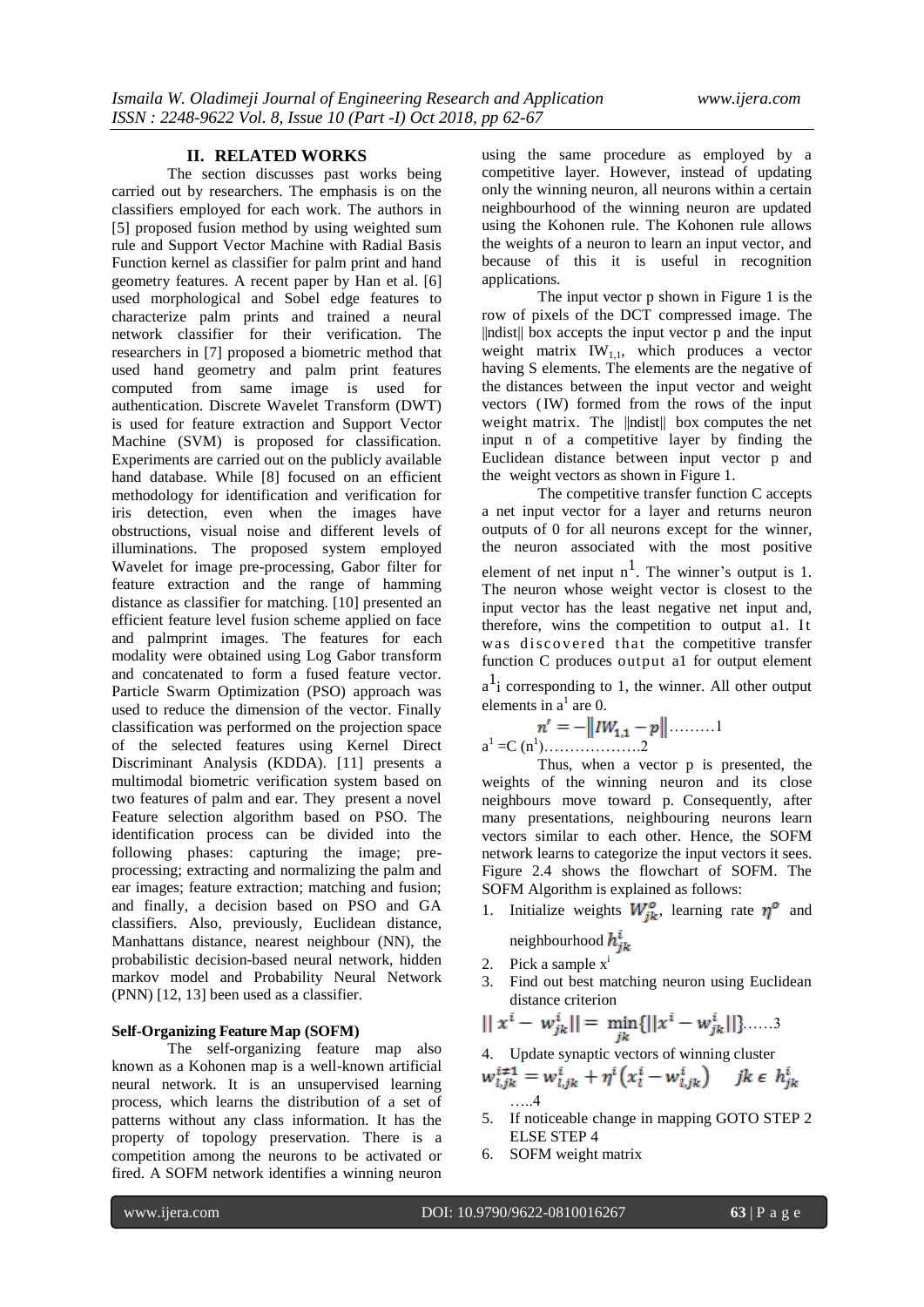

**Figure 1:** Architecture of a simple SOFM

**[14]** introduced self-organizing map, or SOM as an unsupervised learning process which learns the distribution of a set of patterns without any class information. A pattern is projected from an input space to a position in the map - information is coded as the location of an activated node. The SOM is unlike most classification or clustering techniques in that it provides a topological ordering of the classes. Similarity in input patterns is preserved in the output of the process.

# **III. THEORY OF NEURAL NETWORKS**

Artificial neural networks were initially developed according to the elementary principle of the operation of the (human) neural system. Since then, a very large variety of networks have been constructed. All are composed of units (neurons), and connections between them, which together determine the behaviour of the network. The choice of the network type depends on the problem to be solved; the back-propagation gradient network is the most frequently used [16;17]. This network consists of three or more neuron layers: one input layer, one output layer and at least one hidden layer. In most cases, a network with only one hidden layer is used to restrict calculation time, especially when the results obtained are satisfactory. All the neurons of each layer (except the neurons of the last one) are connected by an axon to each neuron of the next layer (Fig. 2).



**Fig. 2.** Structure of a neural network as used in the experiments.

The input layer comprises n neurons (as shown in figure 3) that code for the n pieces of input signal  $(X_1...X_n)$  of the network (independent

variables). The number of neurons of the hidden layer is chosen empirically by the user. Finally, the output layer comprises k neurons for the k classes (dependent variables). Each connection between two neurons is associated with a weight



**Fig. 3.** Detail of one neuron

factor (random value between -0.3 and+0.3 at first); this weight is modified by successive iterations during the training of the network according to input and output data. In the input layer, the state of each neuron is determined by the input variable; the other neurons (hidden layer and output layer) evaluate the state of the signal from the previous layer (Fig. 2) as:

$$
a_j = \sum_{i=1}^{r} X_i W_{ji}
$$

where  $a_j$  is the net input of neuron j;  $X_i$  is the output value of neuron i of the previous layer;  $W_{ii}$  is the weight factor of the connection between neuron i and neuron j. The activity of neurons is usually determined via a sigmoid function:

$$
f(a_j) = \frac{1}{1 + \exp^{-a_j} \dots}
$$

Thus, weight factors represent the response of the NN to the problem being faced.

………6

The back-propagation technique is akin to supervised learning as the network is trained with the expected reply/replies. Each iteration modifies the connection weights in order to minimize the error of the reply (expected value-estimated value). Adjustment of the weights, layer by layer, is calculated from the output layer back to the input layer. This correction is made by:

$$
\Delta W_{ji} = \eta \delta_j f(a_i) \tag{7}
$$

where  $\Delta W_{\mu}$  is the adjustment of weight between neuron j and neuron i from the previous layer;  $f(ai)$  is the output of neuron i,  $\eta$  is the learning rate, and  $\delta_i$  depends on the layer. For the output layer,  $\delta_i$  is:

$$
\delta_j = (Y_j - \hat{Y}_j) f'_i(a_j) \tag{8}
$$

where  $Y_j$  is the expected value ('observed value') and  $Y_j$  is the current output value ('estimated value') of neuron j. For the hidden layer,  $\delta_j$  is: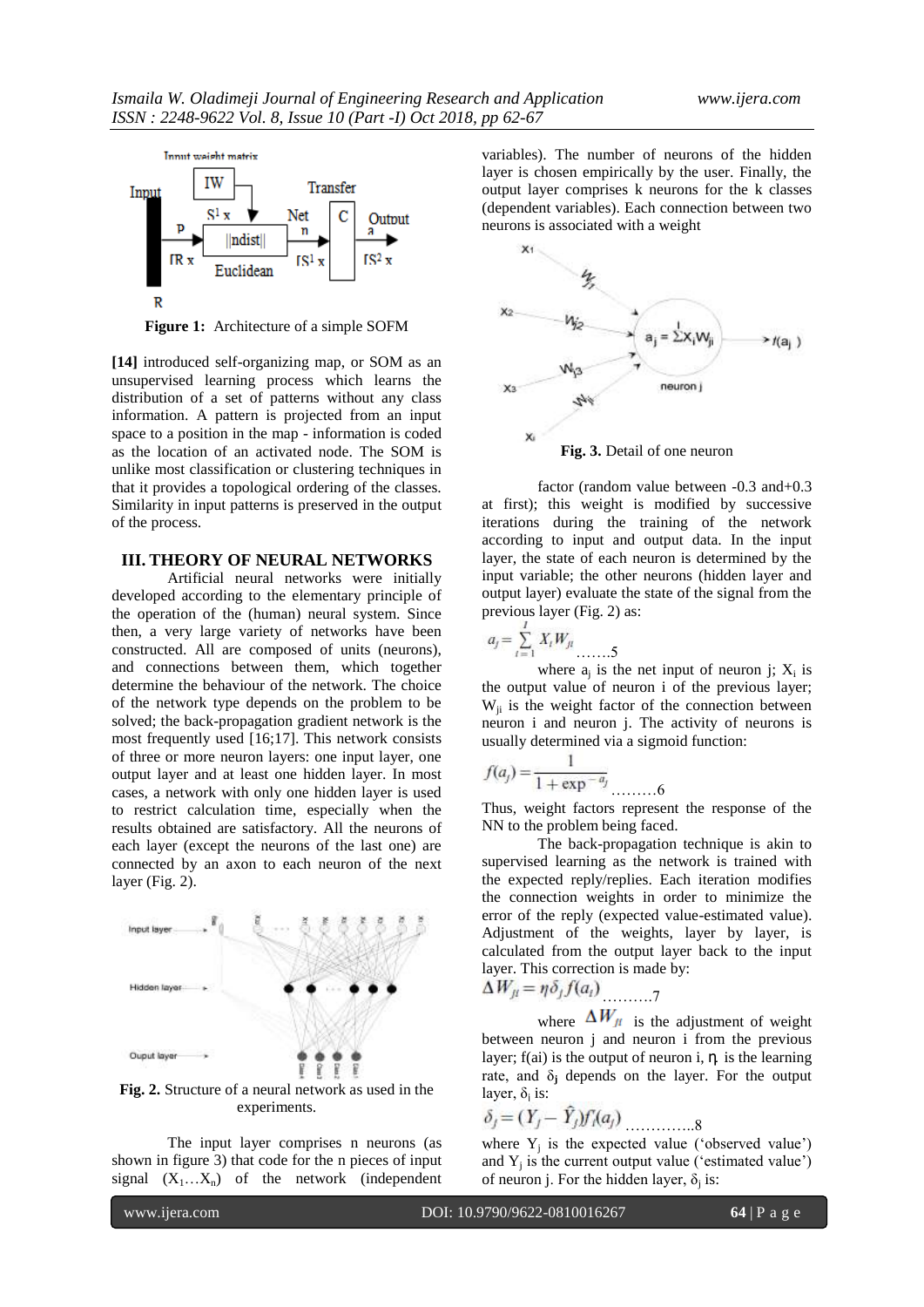$$
\delta_j = f_j'(a_j) \sum_{k=1}^K \delta_k W_{kj}
$$

where K is the number of neurons in the next layer. The learning rate plays an important role in training. When this rate is low, the convergence of the weight to an optimum is very slow, when the rate is too high, the network can oscillate, or more seriously it can get stuck in a local minimum [18]. To reduce these problems, a momentum term  $\alpha$  is

used and 
$$
\Delta W_{ji}
$$
 becomes:  
\n
$$
\Delta W_{ji} = \eta \delta_j f(a_i) + \alpha \Delta W_{ji}^{\text{prev}} \dots \dots \dots 10
$$
\nwhere  $\Delta W_{it}^{\text{prev}}$  denotes the correction in

the previous iteration. In this study, initially  $\alpha=0.7$ and  $\eta = 0.01$ , then they are modified according to the importance of the error.

## **IV. FEATURE SELECTION**

After extraction of features, it has found that, within the extracted features, there are some features, which are irrelevant and noisy. These irrelevant and noisy features lead the misclassification rate. So the objective of feature selection step is to reduce the noisy data and exclude the irrelevant features as much as possible. In other word, find the optimal features from the original features including noisy and irrelevant features, which have higher discriminating power, to improve the recognition rate. Particle swarm optimization (PSO) is one such well-known tool to find the optimum characteristics with the help of local as well as global search in the feature search space in an iterative way. PSO proposed by [19]. In PSO, swarm consists of a group of random particles, which move around the solution space of the problem by updating through iterations for an optimum solution and go until convergence is achieved. A flowchart of the PSO-based system is given below:





In this work, "n" number of random particles is chosen initially from the features space. Each particle having c parameters that are obtained, after feature extraction using SIFT operator, and their corresponding random velocities form a position matrix X[n, c]. Now, the threshold should be selected for the first round of selection of these random velocities and its corresponding positions by the following functions V[i, j] =  $e(X[i, j])$  where  $1 \le i$  $\leq$  n and  $1 \leq j \leq c$  and it is assumed to be 0.5 for this work. The velocity of the ith particle is described by the  $V_i = (v_{i1}; v_{i2}; \ldots; v_{ic})$ , and its corresponding state is represented by  $X_i = (x_{i1}; x_{i2}; \ldots; x_{ic})$ . If the newly computed velocity is greater than the threshold value (0.5), then this velocity and its location is selected for the next iteration. It is expected that, after each iteration, the recognition rate of the face recognition system increases with the newly selected features from the features space. So the success rate is calculated by an objective function known as the fitness function in PSO. The minimum distance function [20] is used here as a fitness function for this work. Here, minimum distance classifier concentrates both local and as well as global information of the features obtained from SIFT operator. The fitness function is evaluated for each particle in the swarm and is compared to the fitness of the best previous (pbest) result for that particle and to the fitness of the best particle (gbest) among all particles in the swarm. After finding the two best values (pbest and gbest), the particles start updating their velocities and positions according to the Eqs. (11) and (12), respectively.

$$
V_i(t+1) = w \times V_i(t) + c_1 \times ud \times [\text{pbest}_i(t) - X_i(t)] + c_2 \times ud
$$
  
 
$$
\times [\text{gbest}(t) - X_i(t)] \dots
$$
  
(11)

$$
X_i(t+1) = X_i(t) + V_i(t+1)
$$
 (12)

where  $i' = 1, \ldots, n$  and  $n'$  is the population size, "ud" is another random number between 0 and 1, 'c1' and 'c2' are cognitive and social parameters, respectively, bounded between 0 and 1. In the velocity update equation, the  $+$  sign divides the whole equation into three components named as inertial component, a cognitive component, and social component, respectively. The inertia weight w is a factor used to control the balance of the search algorithm between exploration  $(= 0.15)$  and exploitation  $(=1)$ ; the second element is the "cognitive" section representing the local knowledge of the particle itself; the third component is the "social" part, representing the cooperation among the particles. The iterative steps will go on until the process reaches the termination condition. It is experimentally found that thirty iterations are well enough to identify the optimum features from the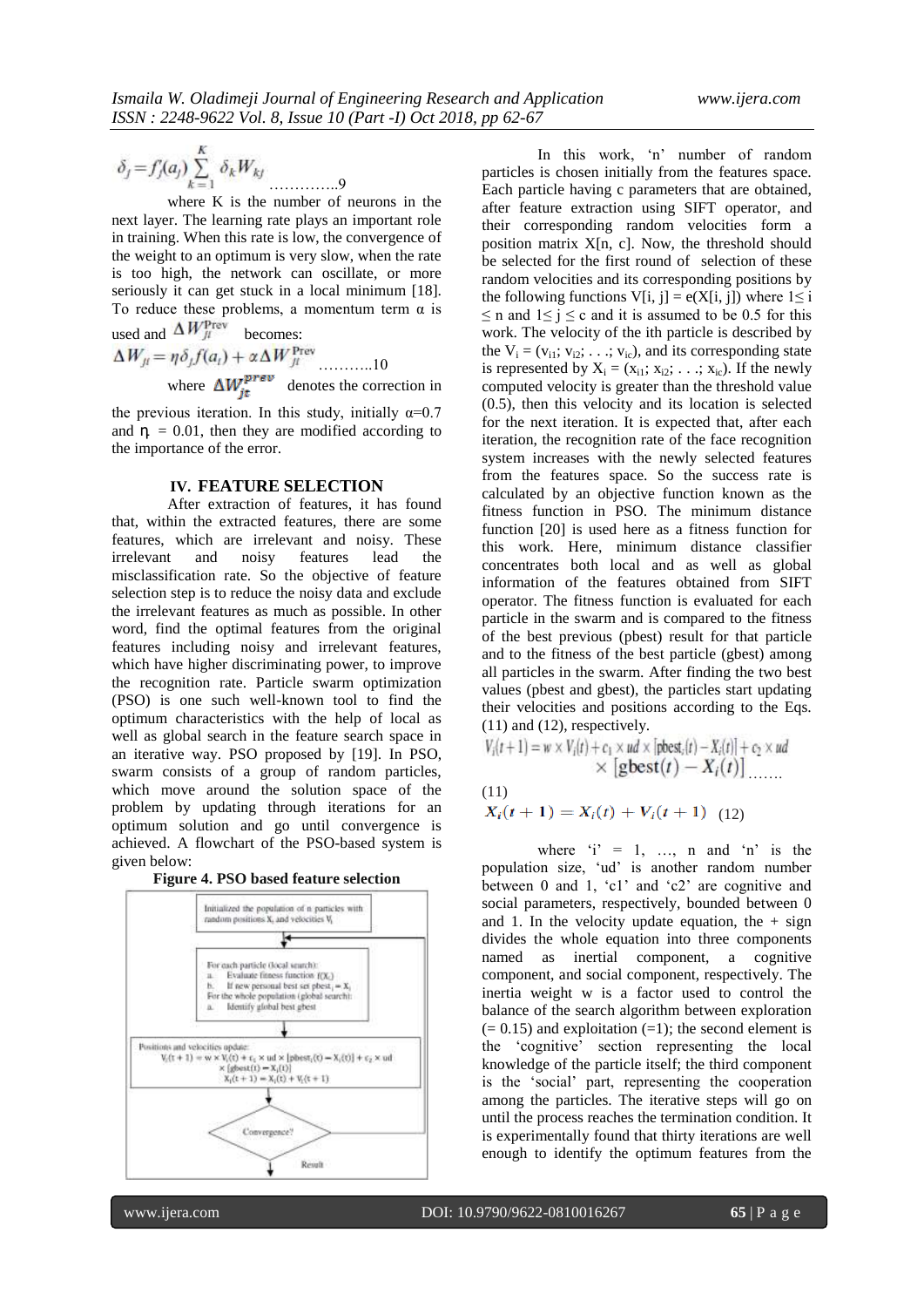features space, which leads the success rate to a great extent.

### **V. METHOD**

Palm print pattern is not easily seen in visible light and thus cannot be captured by ordinary camera. Therefore, near infrared CCD [\(Charge](https://en.wikipedia.org/wiki/Charge-coupled_device)[coupled device\)](https://en.wikipedia.org/wiki/Charge-coupled_device) sensitive camera and thumbprint reader was used to capture forty individuals" palm print and thumbprint respectively.



**Figure 5. Samples of captured palmprint and thumbprint dataset**

The multimodal biometrics algorithm consists of palm print and thumbprint templates generation and recognition, palm print and thumbprint recognition and fusion algorithm. The palm print and thumbprint templates were preprocessed morphological operations like; edge detection to mask shrink region of the noise removal on palm print images by Sobel gradient; and palm alignment for aligning palm poses to a standard pose to reduce the disturbing of nonlinear factors such as rotation, translation and distortion in sampling process. Thumbprint thinning is usually implemented via morphological operations such as erosion and dilation to reduce the width of ridges to a single pixel while preserving the extent and connectivity of the original shape. In order to extract similar features from two different impressions from the same thumb, they should be appropriately aligned before feature extraction.

Feature selection involves selecting salient palm print and thumbprint region of interest. PSO algorithm can be used to extract the rich line features of palm print and thumbprint. The fusion of the extracted features was done by concatenation, that is, merging up of features selected from palmprint (A) and thumbprint (B) to form new image C that is  $(A+B=C)$ . The matching was done by employing back-propagation neural network and self-organizing feature map algorithms.



**Figure 5:** A flow diagram of the developed system

# **VI. RESULTS AND DISCUSSION**

The graphical interface of the bimodal system consists of the captured sample stage and authentication stage as shown in figure 6. The images was acquired in 256RGB colours (8 bits per channel) format, with resolution of 640 x 480 pixels and 260 x 300 pixels for palm print and thumbprint respectively. For each individual, five palm print and thumbprint images will be captured  $(40*5*2)$  equals 400 images).



**Figure 6. Graphical Interface of the Multimodal System**

Recognition or classification of the images belonged to any of true positive, false positive, false negative or true negative was determined by threshold. The system was experimented using threshold value 0.5. The performance of the system was evaluated by applying the classifiers on feature fusion of palmprint and thumbprint. The total image acquired is 40 x  $5 = 200$ . Trained images used (30 x) 3) = 90. Test Images used 110 (i.e.  $(30 \times 2) = 60$  for genuine and  $(10 \times 5) = 50$  for impostor). The back-